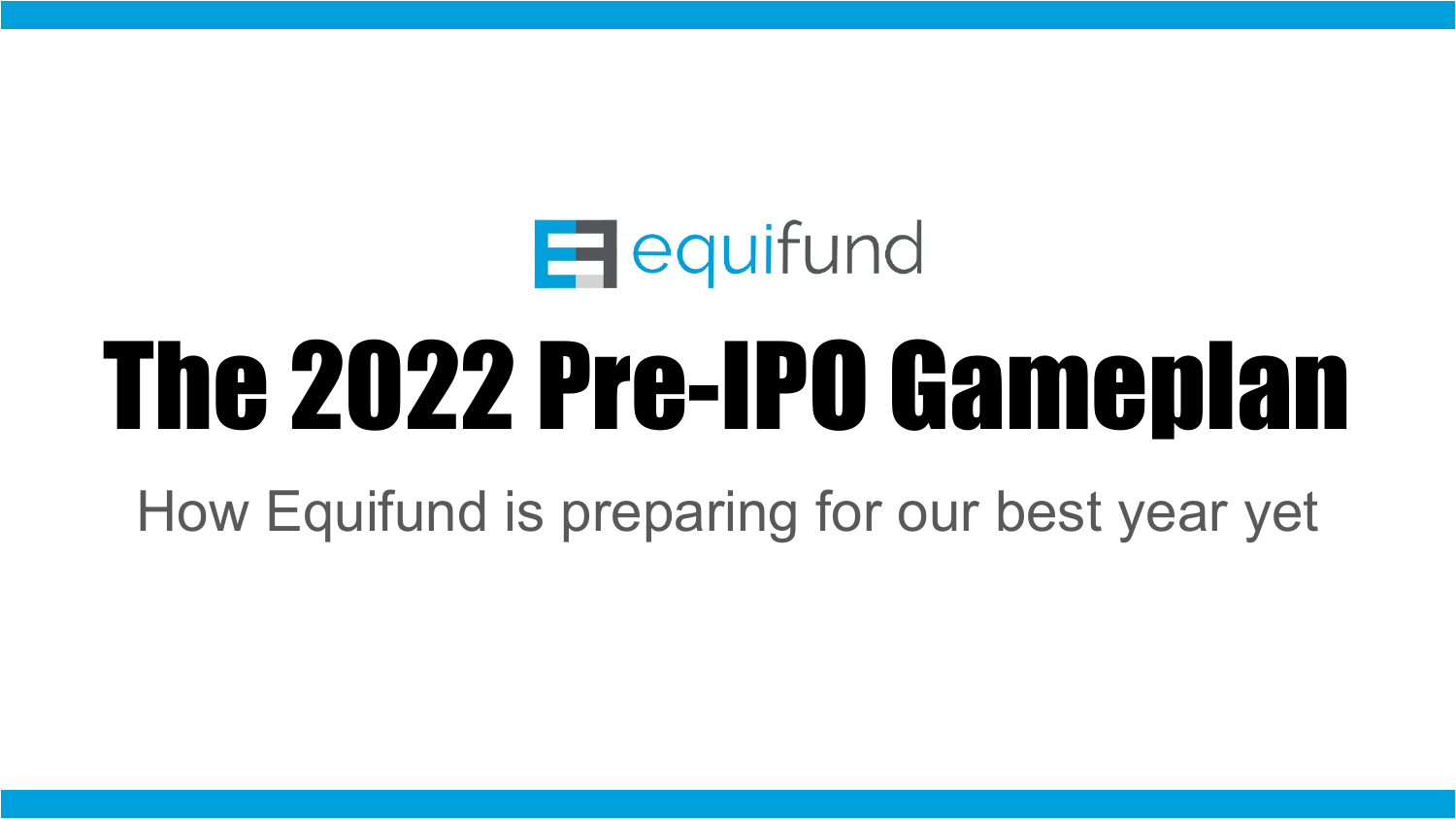### **Disclaimer**

Investing in private or early-stage offerings (such as Reg A, Reg S, Reg-D, or Reg CF) involves a high degree of risk.

Securities sold through these offerings are not publicly traded and, therefore, are illiquid. Additionally, investors will receive restricted stock that is subject to holding period requirements.

Companies seeking capital through these offerings tend to be in earlier stages of development and have not yet been fully tested in the public marketplace.

Investing in private or early-stage offerings requires a tolerance for high risk, low liquidity, and a long-term commitment.

Investors must be able to afford to lose their entire investment. Such investment products are not FDIC insured, may lose value, and have no bank guarantee.

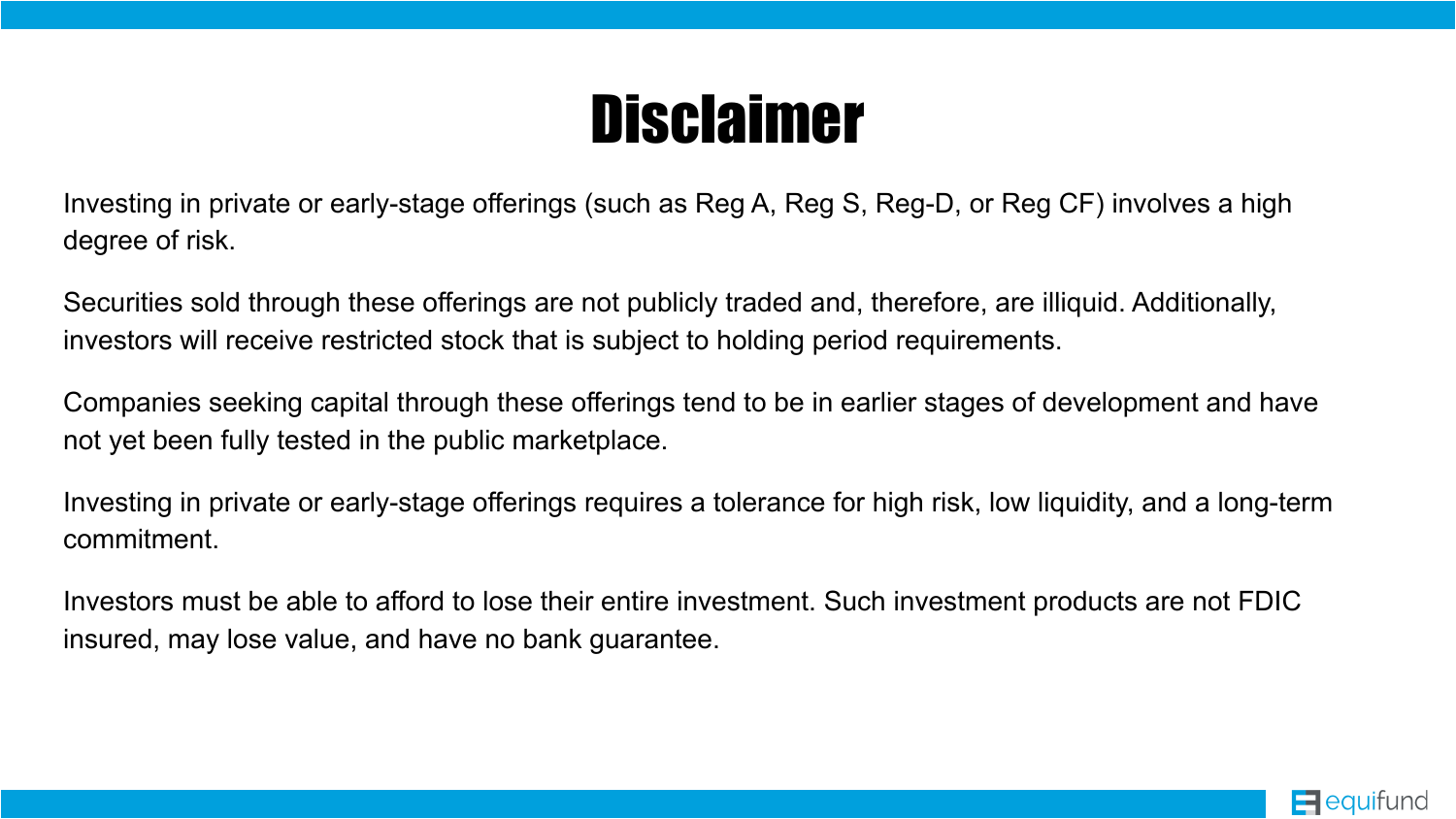Jake Hoffberg Publisher, Equifund Today's Speakers



Jordan Gillissie CEO, Equifund

Sherwood Neiss, Crowdfund Capital Advisor

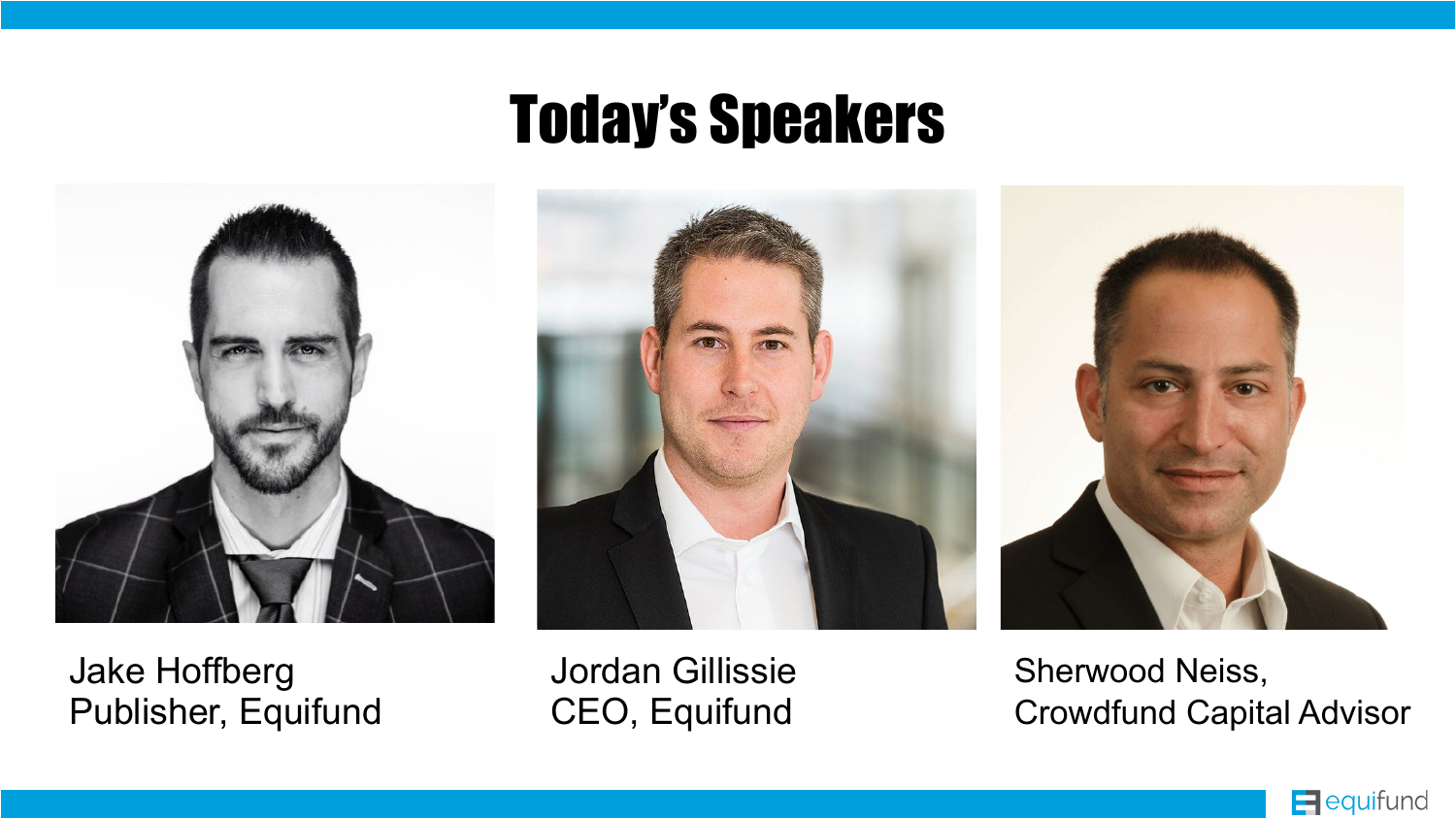### The Big Idea in 132 Words

#### **For the first time recent history, retail investors have become one of the most powerful group of investors in the financial markets.**

In 2020, retail investors represented ~\$68T of global assets, with \$1-\$5m households representing roughly \$30T of assets<sup>2</sup>. In 2021, they traded 23% of all US equities – more than mutual funds and hedge funds… *combined!*<sup>3</sup>

Now, after decades of being treated as Wall Street's exit strategy, everyday investors – "The Apes" – are showing why they can no longer be ignored… and companies are starting to realize the power of having thousands of retail investors in their deal.

Today's presentation is all about the exciting changes happening in the emerging equity crowdfunding ecosystem, and how we plan to become the premier community for incubating, launching, and growing the public companies of the future.

(2) Blackstone, John Finley, Jan 14th 2020: ["Expanding Retail Access to Private Markets"](https://www.sec.gov/files/Panel2-John-Finley-Blackstone.pdf)



- Retail investors represent ~\$68T market, with mass affluent investors making up 20% (~\$30T) (1)
- Includes HNW individuals, family offices, multi-family officers and other mass affluent investors

 $\Box$  equifund

<sup>(1)</sup> CapGemini, Oliver Wyman, PWC, as of 2019. Retail measured across global households with financial assets >\$1 million.

<sup>(3)</sup> Financial Times, Published March 8th 2021, [Rise of the retail army: the amateur traders transforming markets](https://www.ft.com/content/7a91e3ea-b9ec-4611-9a03-a8dd3b8bddb5)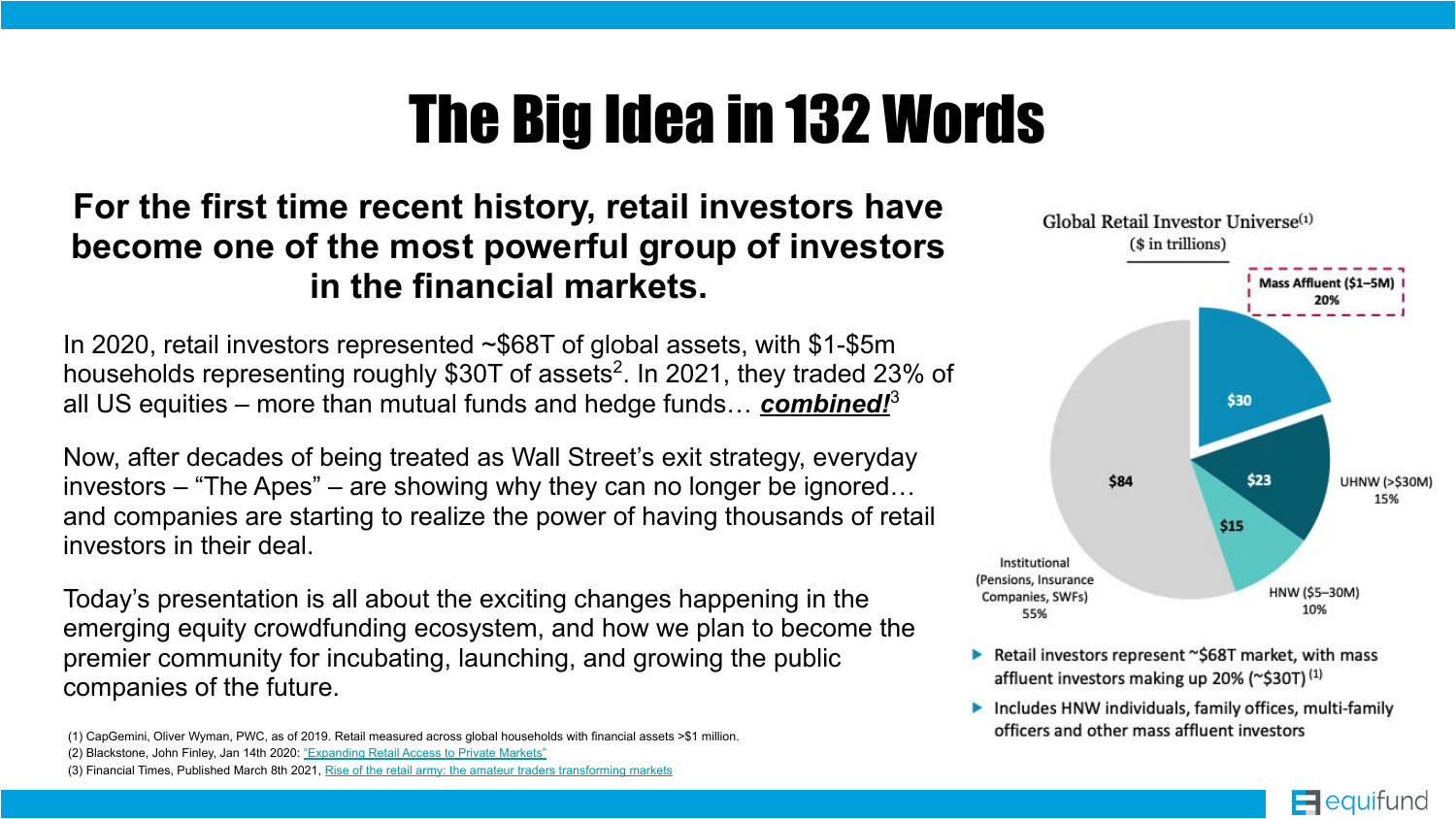### What's Driving this Monumental Change?

#### **The Rise of the Retail Investor**

Thanks to the massive government stimulus thanks to COVID-19, retail trading interest has exploded.

In 2020, [10 million Americans opened up a](https://www.wsj.com/articles/new-army-of-individual-investors-flexes-its-muscle-11609329600#:~:text=More%20than%2010%20million%20new%20brokerage%20accounts%20were,to%20delist%20its%20stock.%20Photo%3A%20Justin%20Sullivan%2FGetty%20Images) [brokerage account.](https://www.wsj.com/articles/new-army-of-individual-investors-flexes-its-muscle-11609329600#:~:text=More%20than%2010%20million%20new%20brokerage%20accounts%20were,to%20delist%20its%20stock.%20Photo%3A%20Justin%20Sullivan%2FGetty%20Images)<sup>1</sup>

In January 2021 alone, roughly six million Americans downloaded a trading app…

Combined, there are over 100 million users/accounts at just six of the most popular Online brokerages for retail investors.<sup>2</sup> (1) Wall Street Journal, published Dec 30, 2020, [New Army of Individual Investors Flexes Its Muscle](https://www.wsj.com/articles/new-army-of-individual-investors-flexes-its-muscle-11609329600#:~:text=More%20than%2010%20million%20new%20brokerage%20accounts%20were,to%20delist%20its%20stock.%20Photo%3A%20Justin%20Sullivan%2FGetty%20Images)

App downloads decline in February but remain elevated Monthly mobile app downloads



SOURCE: SimilarWeb & JMP Securities LLC. Data as of Feb. 2021.

(2) Reuters, published Jan 29,2021, [Factbox: The U.S. retail trading frenzy in numbers](https://www.reuters.com/article/us-retail-trading-numbers/factbox-the-u-s-retail-trading-frenzy-in-numbers-iduskbn29y2pw)

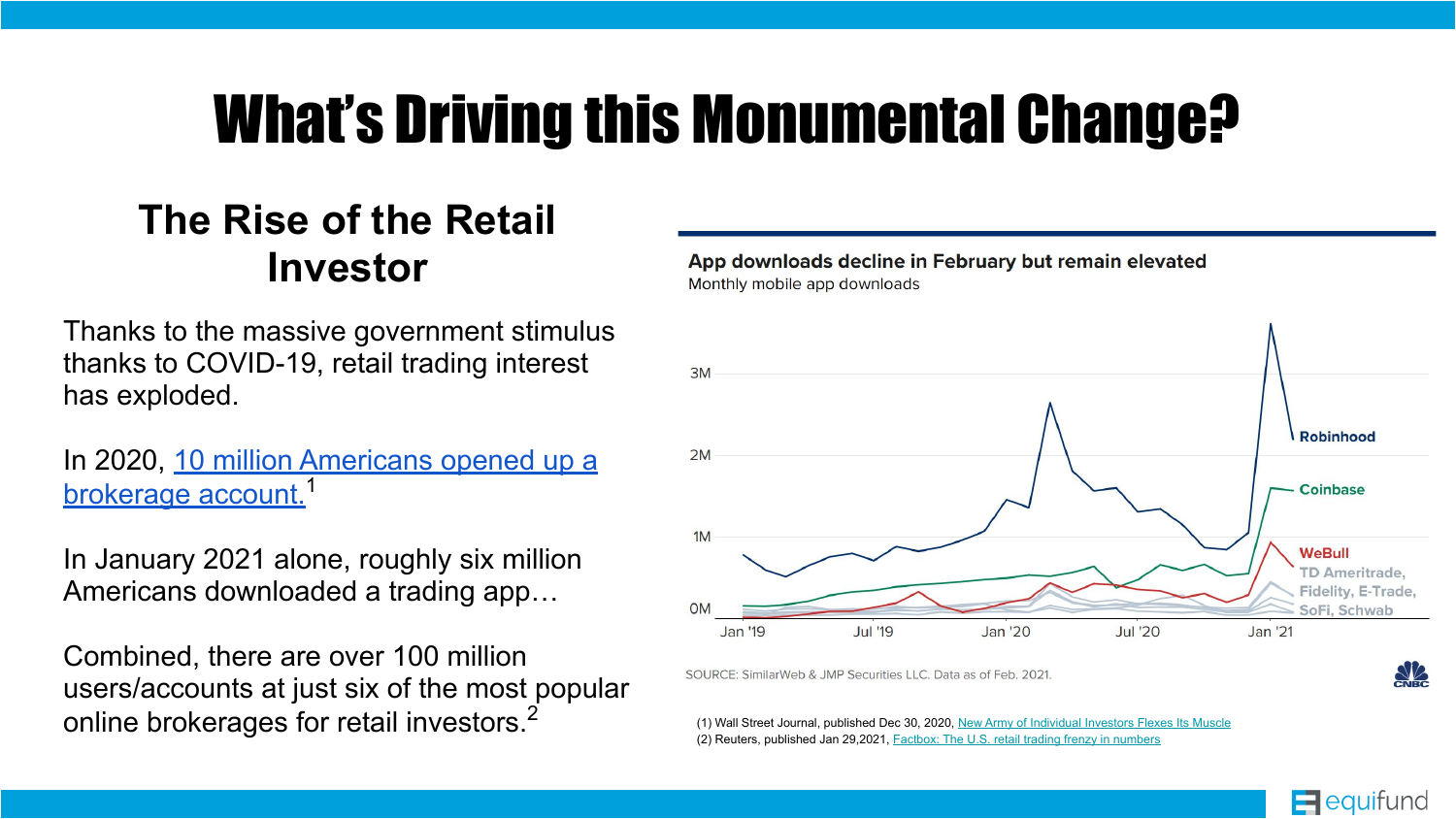### What's Driving this Monumental Change?

#### **The Shift to Alternative Assets**

Over the past 20 years, trillions of dollars have flown out of the public markets and into the private markets. As a result, institutional investors have been the beneficiaries of the best performing assets (i.e Venture Capital, Private Equity, Hedge Funds $)^{1}$ .

At the same time, the rise in passive and index funds – like ETFs – have put pressure on fees traditional asset managers can charge.

For this reason, they need new "high margin" products – actively managed alternative asset funds – that are available to a wider selection of investors (i.e. retail investors) (1) Blackstone, John Finley, Jan 14th 2020: ["Expanding Retail Access to Private Markets"](https://www.sec.gov/files/Panel2-John-Finley-Blackstone.pdf)

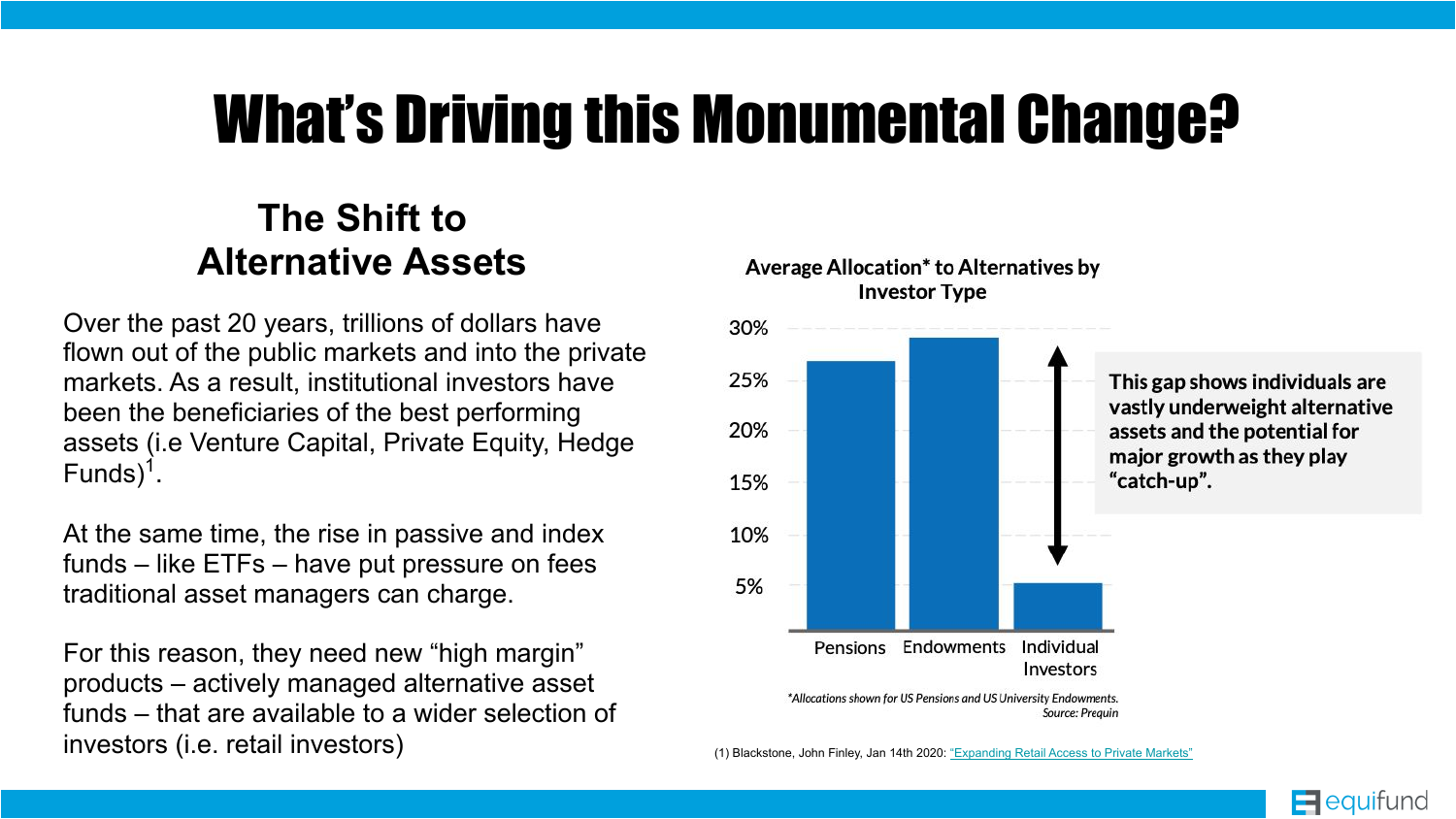### What's Driving this Monumental Change?

#### **The Demand for Transparency and Accountability**

Corporations are under increasing pressure to report *ESG (Environmental, Social & Governance*) metrics and be held accountable for the harms their businesses create.

According to Bloomberg, this asset class is on track to exceed \$53 trillion by 2025, representing *more than a third of all assets under management.*[1](https://www.wsj.com/articles/new-army-of-individual-investors-flexes-its-muscle-11609329600#:~:text=More%20than%2010%20million%20new%20brokerage%20accounts%20were,to%20delist%20its%20stock.%20Photo%3A%20Justin%20Sullivan%2FGetty%20Images)

(6) Global Future, published Aug 2019, [LOBBYING FOR GOOD, How Business Action Groups Can Help Save Capitalism](https://ourglobalfuture.com/wp-content/uploads/2019/08/lobbying-for-good-report-15-final.pdf)

- 81% of global consumers want companies to improve the environment...<sup>2</sup>
- 88% try to buy products from sustainable companies...
- 66% are willing to pay a premium for sustainable goods...<sup>4</sup>
- 92% of workers seek an environmentally friendly employer, and…<sup>5</sup>
- Millennials a generation who believe employers should play a role in addressing issues such as income inequality, hunger, and climate change – will make up an increasing percentage of the global workforce in coming years: *A projected 75% by 2025.*<sup>6</sup>



<sup>(1)</sup> Bloomberg, published Feb 23, 2021, [ESG assets may hit \\$53 trillion by 2025, a third of global AUM](https://www.bloomberg.com/professional/blog/esg-assets-may-hit-53-trillion-by-2025-a-third-of-global-aum/) (2) Nielsen, published Sept 11,2018, [Global Consumers Seek Companies That Care About Environmental Issues](https://www.nielsen.com/eu/en/insights/article/2018/global-consumers-seek-companies-that-care-about-environmental-issues/) (3) BCG Digital Ventures, published Apr 8, 2020, [Even in These Tough Times, ESG Remains Vital](https://medium.com/bcg-digital-ventures/even-in-these-tough-times-esg-remains-vital-3d41e75248d0) (4) CNBC, published Nov 4, 2016, [Millennials willing to pay more for sustainable, better quality goods: Nestlé Chairman](https://www.cnbc.com/2016/11/04/millennials-willing-to-pay-more-for-sustainable-better-quality-goods-nestle-chairman.html) (5) GreenBiz, published Oct 16, 2007, [Working for the Earth: Green Companies and Green Jobs Attract Employees](https://www.greenbiz.com/article/working-earth-green-companies-and-green-jobs-attract-employees)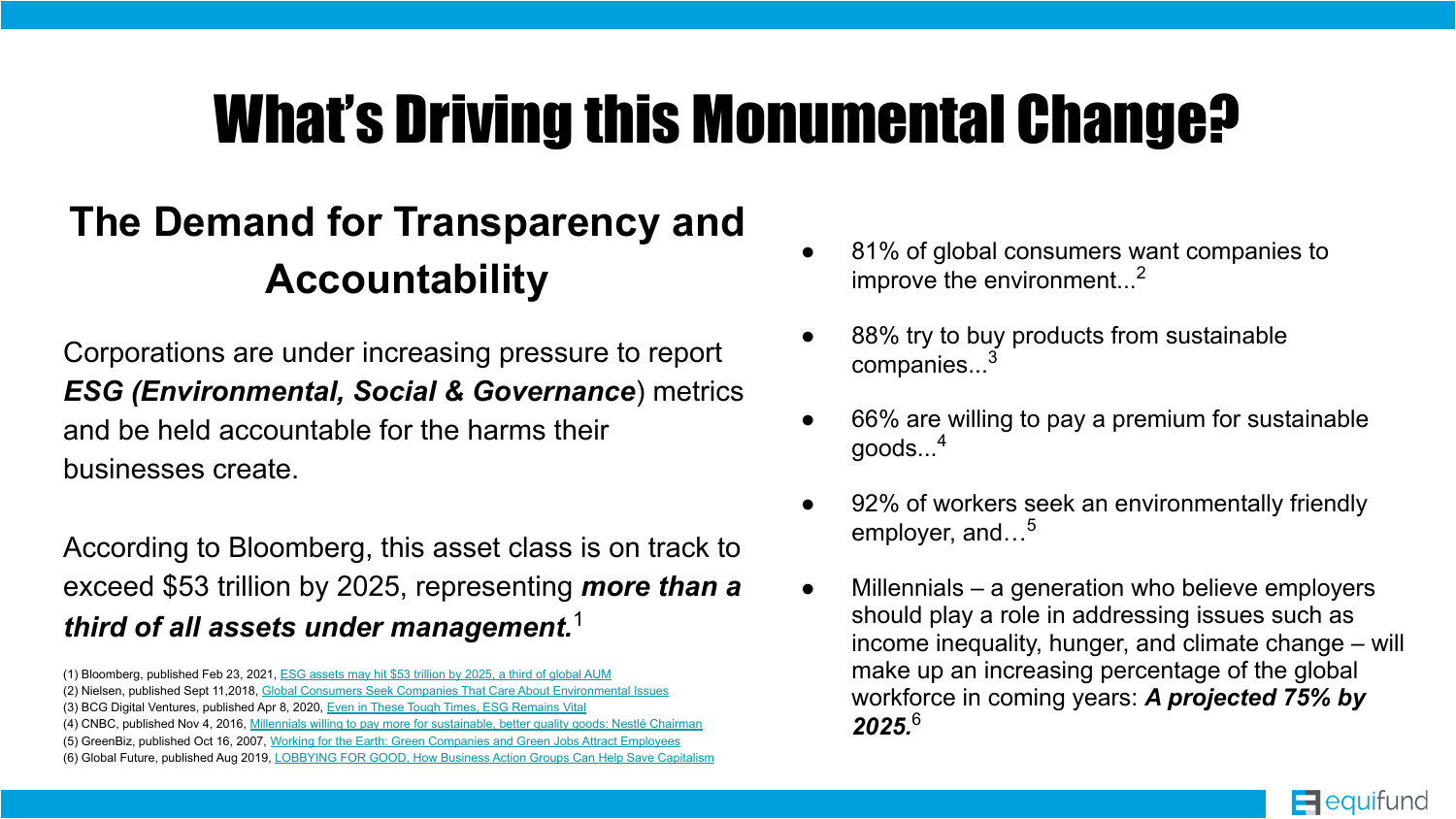### How Crowdfunding Is Reshaping Everything

#### **A New Ownership Model for Modern Day Companies**

2021 was another year of records for the online investing industry. Over half a million Americans poured \$570 million into 1,500+ offerings on Regulation Crowdfunding websites.<sup>[1](https://www.wsj.com/articles/new-army-of-individual-investors-flexes-its-muscle-11609329600#:~:text=More%20than%2010%20million%20new%20brokerage%20accounts%20were,to%20delist%20its%20stock.%20Photo%3A%20Justin%20Sullivan%2FGetty%20Images)</sup>

No matter how you slice the data, things are looking good for issuers seeking capital online, portals facilitating these transactions and the providers that support the industry.



 $\blacksquare$  equifund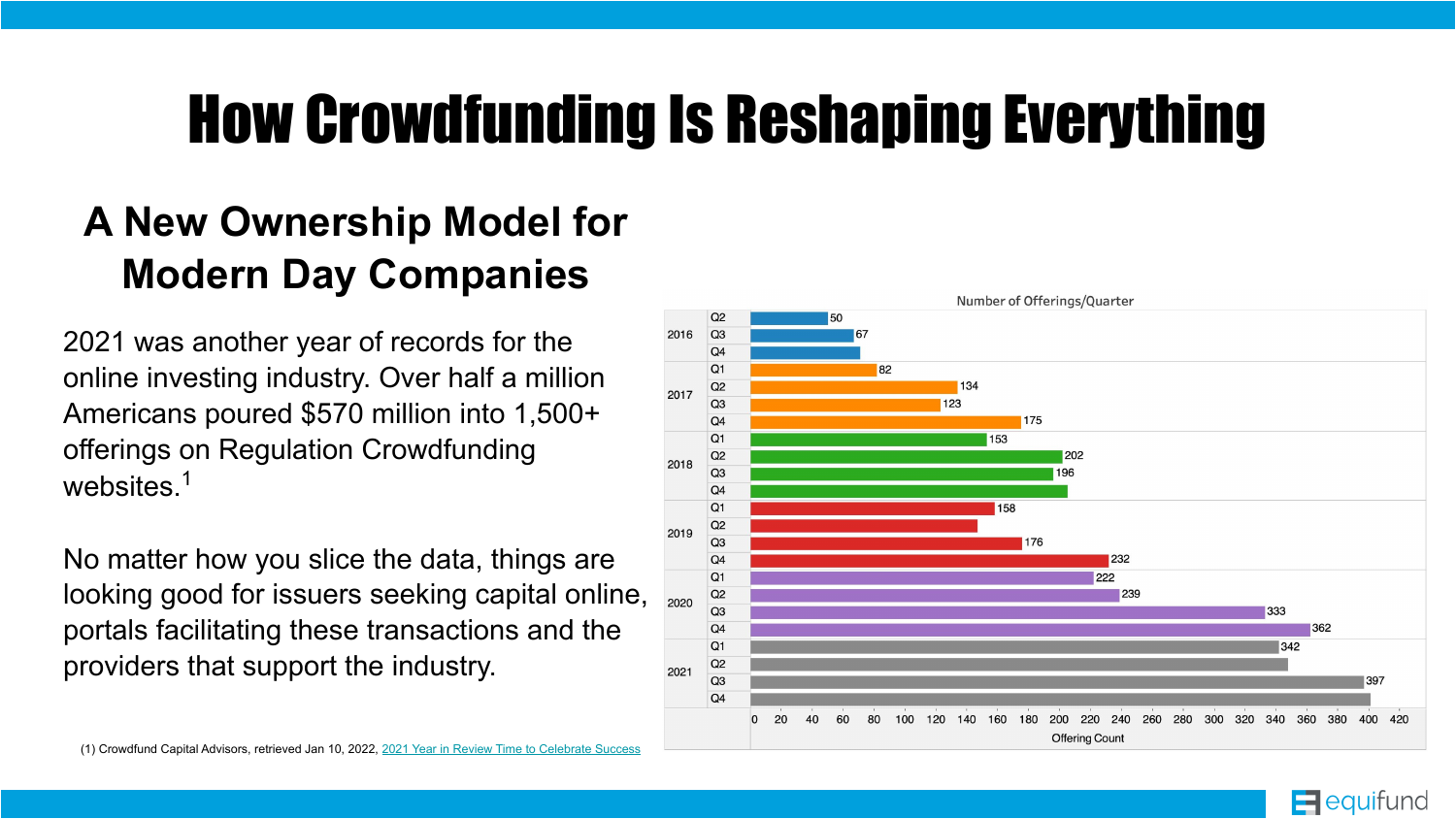### The problems today that must be solved…

- **Transparency & Reporting**
- **● Governance**
- **● Investor Education**
- **● Investor Protection**
- **● Infrastructure**

#### The CCA Balanced Stakeholder Framework™

All 4 Sectors Need to Come Together to Create a Vibrant Crowdfunding Ecosystem



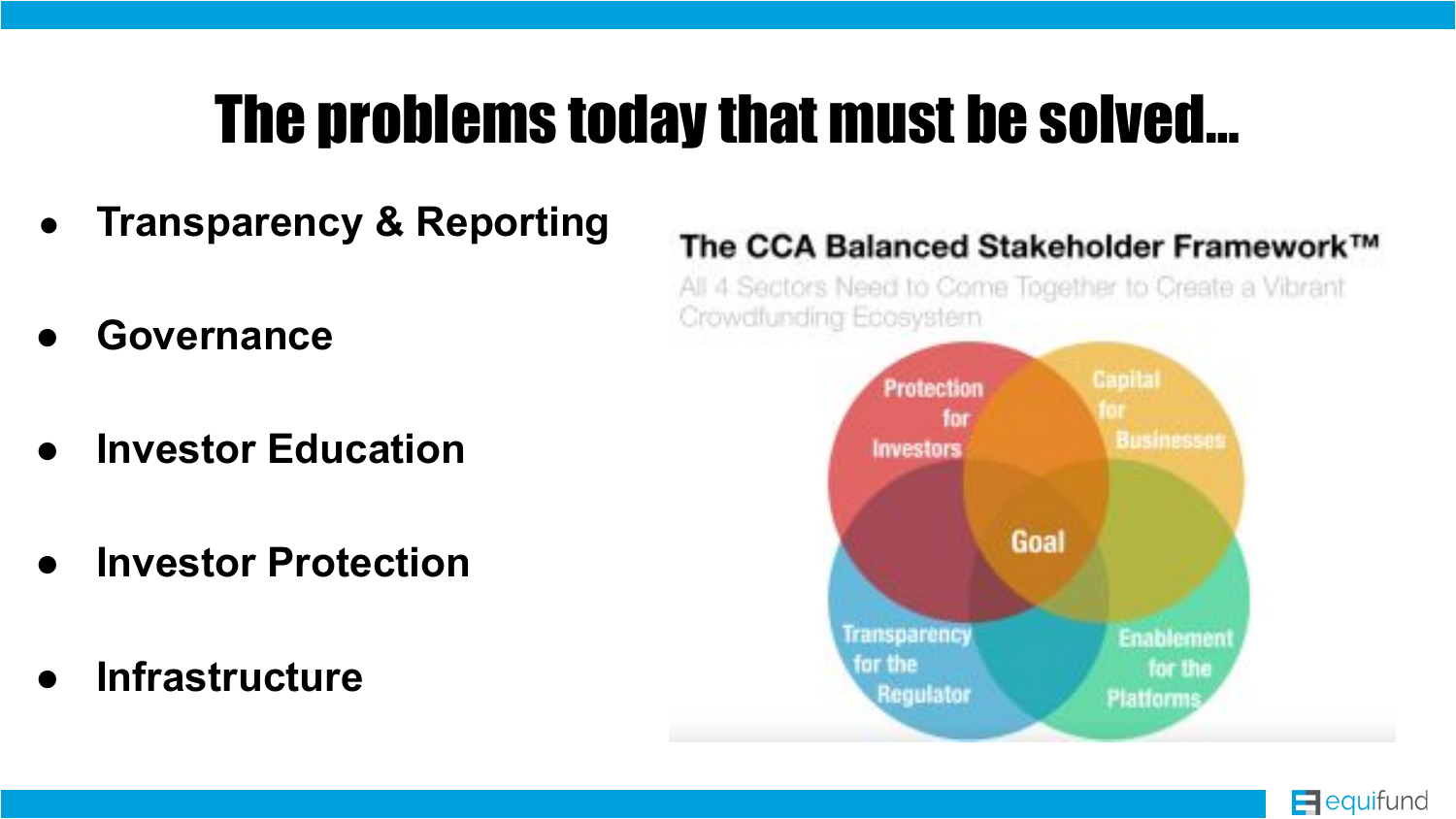### The *REAL* problem that must be solved?

It's clear there are companies that can successfully raise capital using the new JOBS Act framework. The bigger question is this: *What types of returns are investors achieving in this new asset class?*

#### **UK**

The UK crowdfunding ecosystem is largely dominated by two players: CrowdCube and Seedrs (recently acquired by Republic).



#### **Israel**

In total, since OurCrowd launched in 2013, 45 portfolio companies have provided an exit for investors.[1](https://www.wsj.com/articles/new-army-of-individual-investors-flexes-its-muscle-11609329600#:~:text=More%20than%2010%20million%20new%20brokerage%20accounts%20were,to%20delist%20its%20stock.%20Photo%3A%20Justin%20Sullivan%2FGetty%20Images)



(1) Crowdfund Insider, Published May 10,2021, [OurCrowd Updates on Platform Performance: Two Exits Since the](https://www.crowdfundinsider.com/2021/05/175147-ourcrowd-updates-on-platform-performance-five-exits-since-the-beginning-of-2021/) [Beginning of 2021](https://www.crowdfundinsider.com/2021/05/175147-ourcrowd-updates-on-platform-performance-five-exits-since-the-beginning-of-2021/)

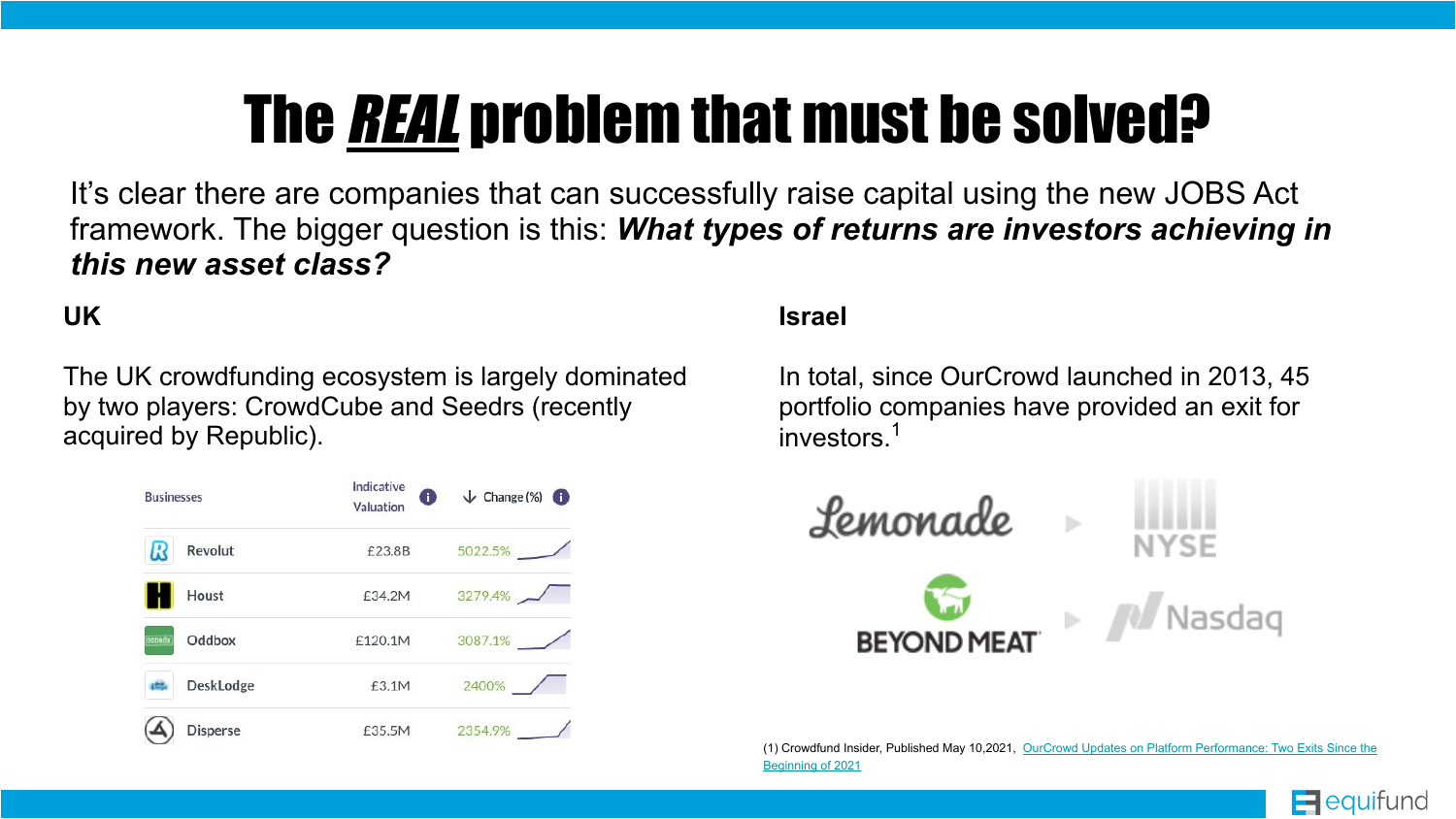### We're not the only ones trying to solve this problem

- **US Crowdfunding Portals**
	- **Republic**
	- **Start Engine**
	- **○ WeFunder**
	- **Seed Invest**
- **● Broker Dealers/ATS**
	- **○ Rialto Markets**
	- **○ Dealmaker**
- **● Investment Newsletters**
	- **○ Agora, Inc**
		- **■ George Gilder**
		- **■ James Altucher**
		- **■ Teeka Tewari**
		- **■ Jeff Brown**
	- **○ Startup Camp**
		- **■ Jeff Bishop**
	- **○ Startup Wire**
		- **■ Chris Graebe**

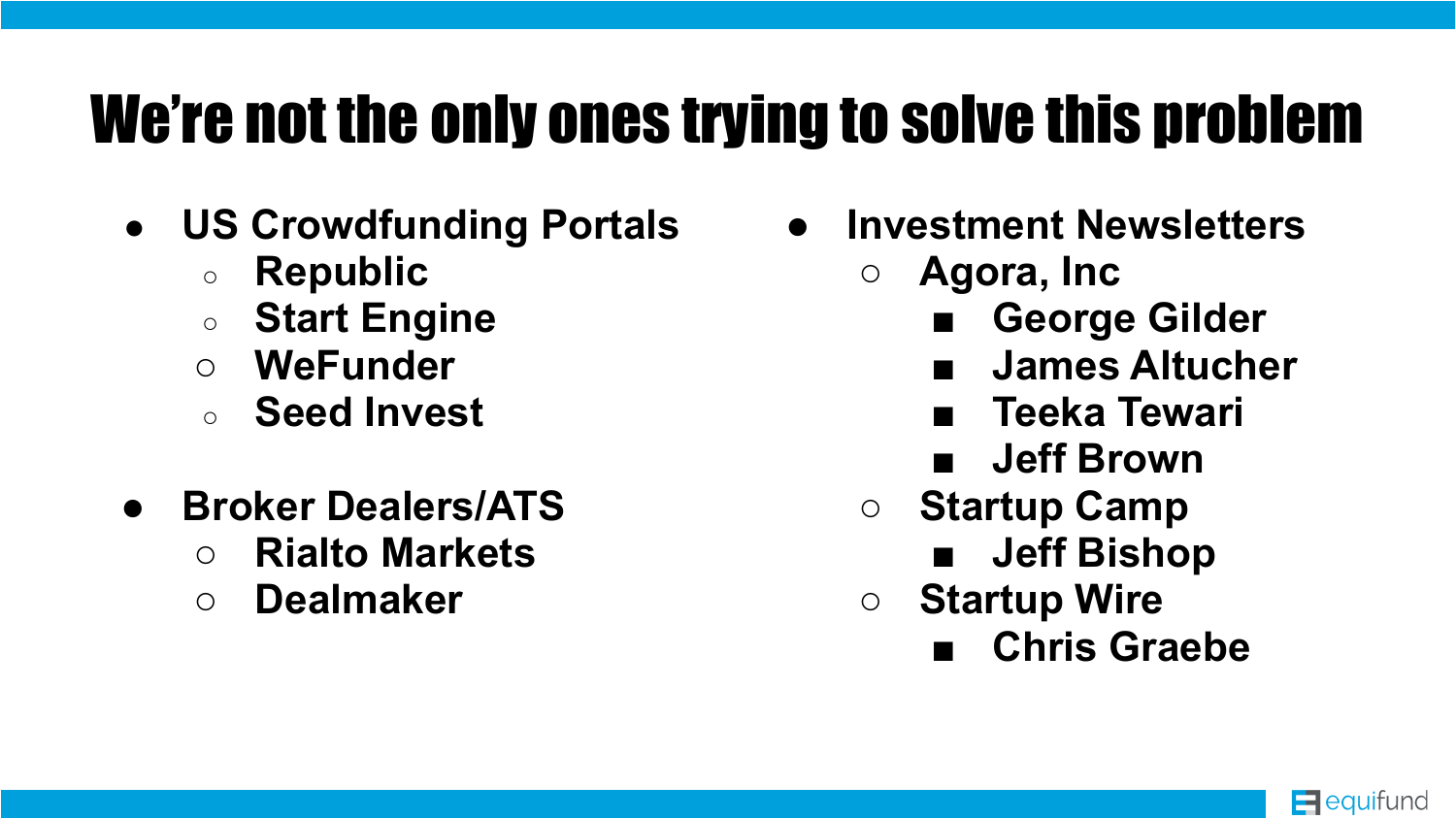### Why We're Different

#### **The "Investor First" Platform**

We're a group of veteran capital markets professionals who are on a mission to change the way wealth is created  $-$  and distributed  $$ here in America.

We're doing this by building a *market network*  focused on leveraging *The JOBS Act* exemptions – Reg D, Reg-A+, and Reg-CF – to help high-growth companies **raise capital, scale big, go public, create great jobs, and provide wealth building opportunities for retail investors.**



 $\Box$  equifund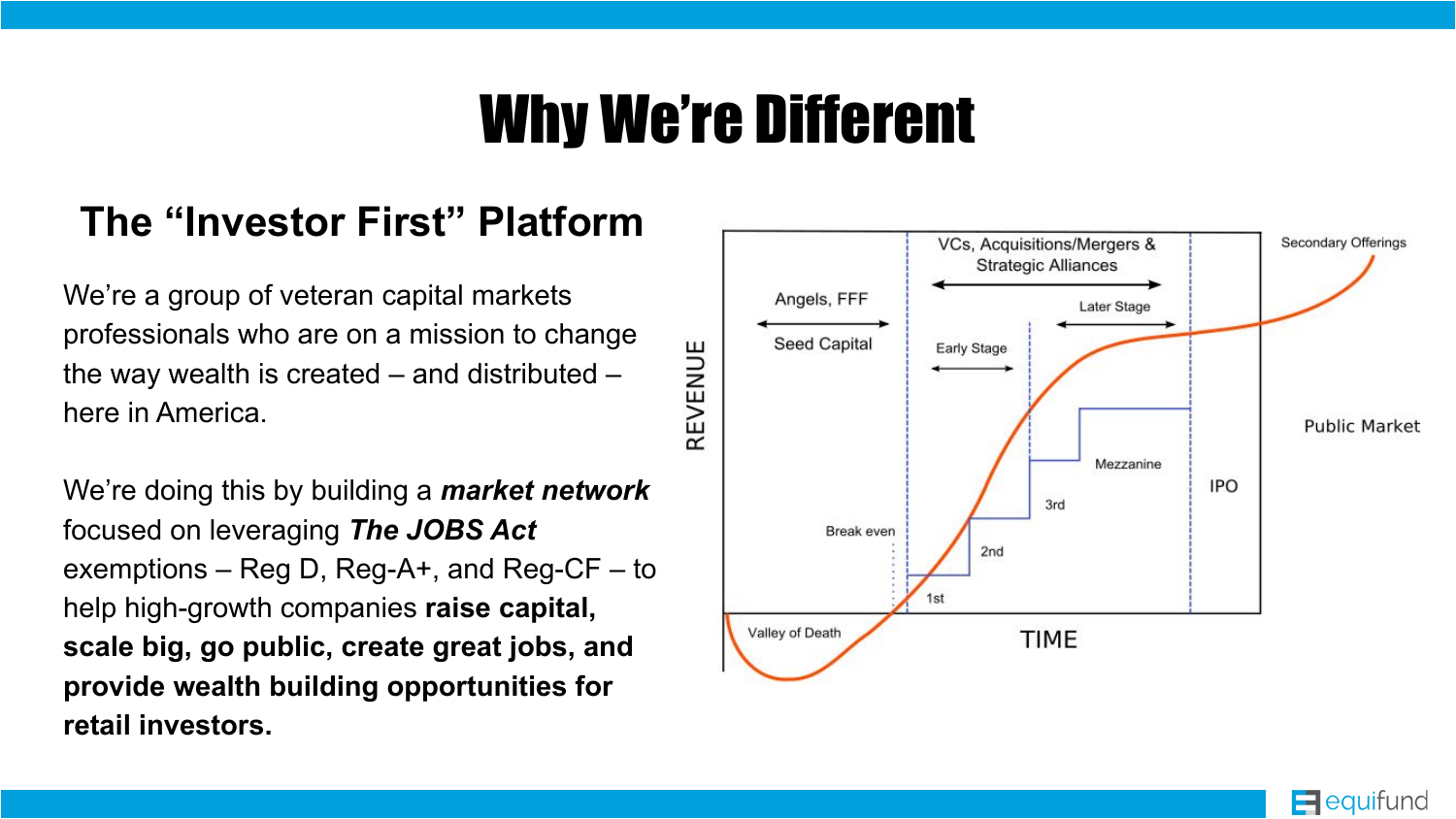### Our Investment Thesis

#### **The Customer/Shareholder Flywheel**

*Customers* who love the product, become long-term *Shareholders*, and have incentives to help grow the company as an *Advocate* in the marketplace (i.e. generate referrals, write testimonials, and provide enhanced product feedback).

With this framework, the *Equifund Community* doesn't just bring capital to the table when funding deals. We bring potential customers as well.



 $\Box$  equifund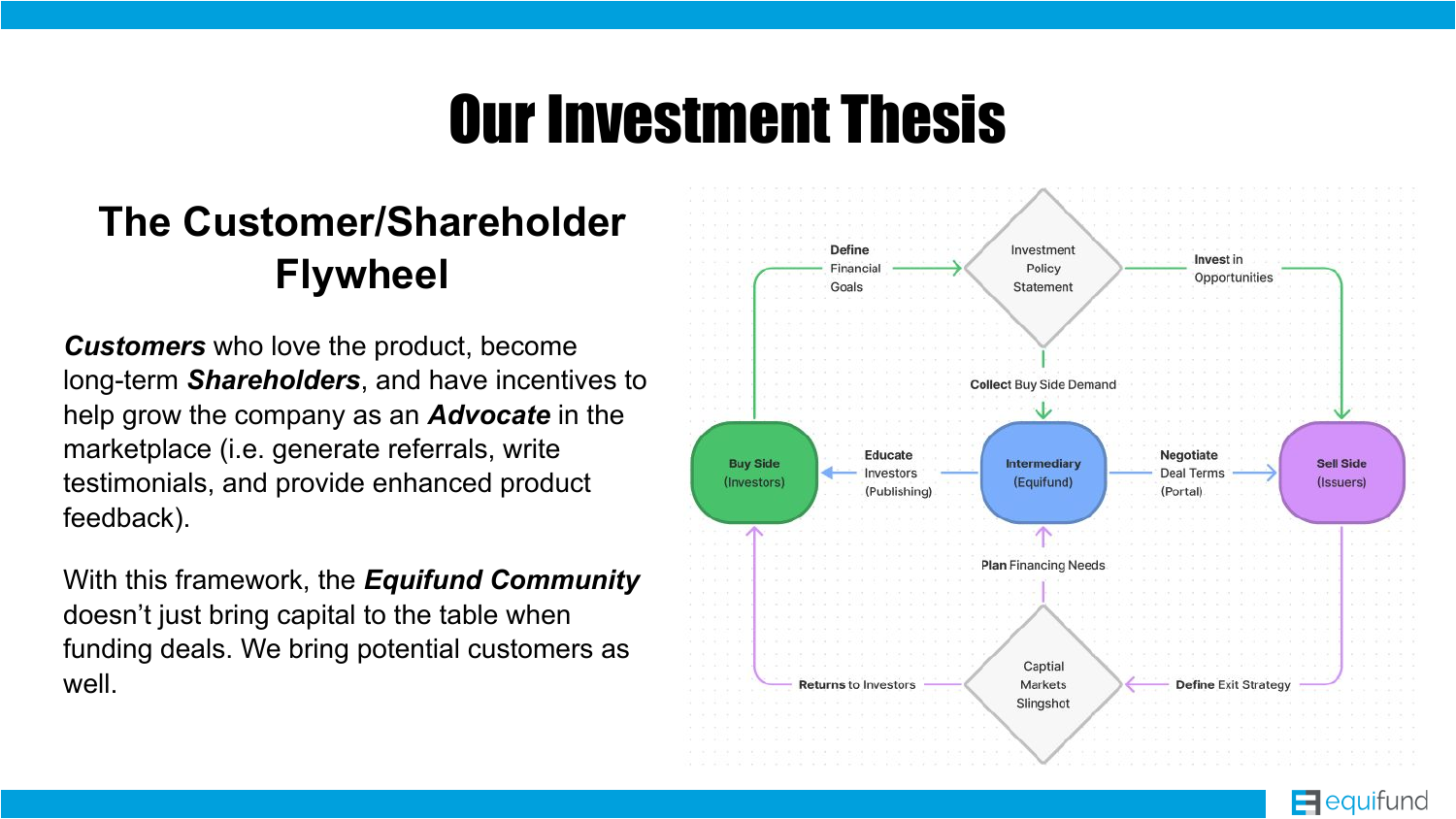### Types of Deals We Look For

#### **The Great Game of Pre-IPO Investing**

We look for companies that are committed to becoming a fully reporting public company

- **True Pre-IPO Investments –** 1-3 years away from a public listing
- **PIPE/Uplistings –** Currently trading on the Junior Exchanges and looking to upgrade to Sr. Exchanges (Nasdaq/NYSE)
- **Roll Up IPOs –** A time tested PE strategy that takes advantage of consolidating fragmented industries



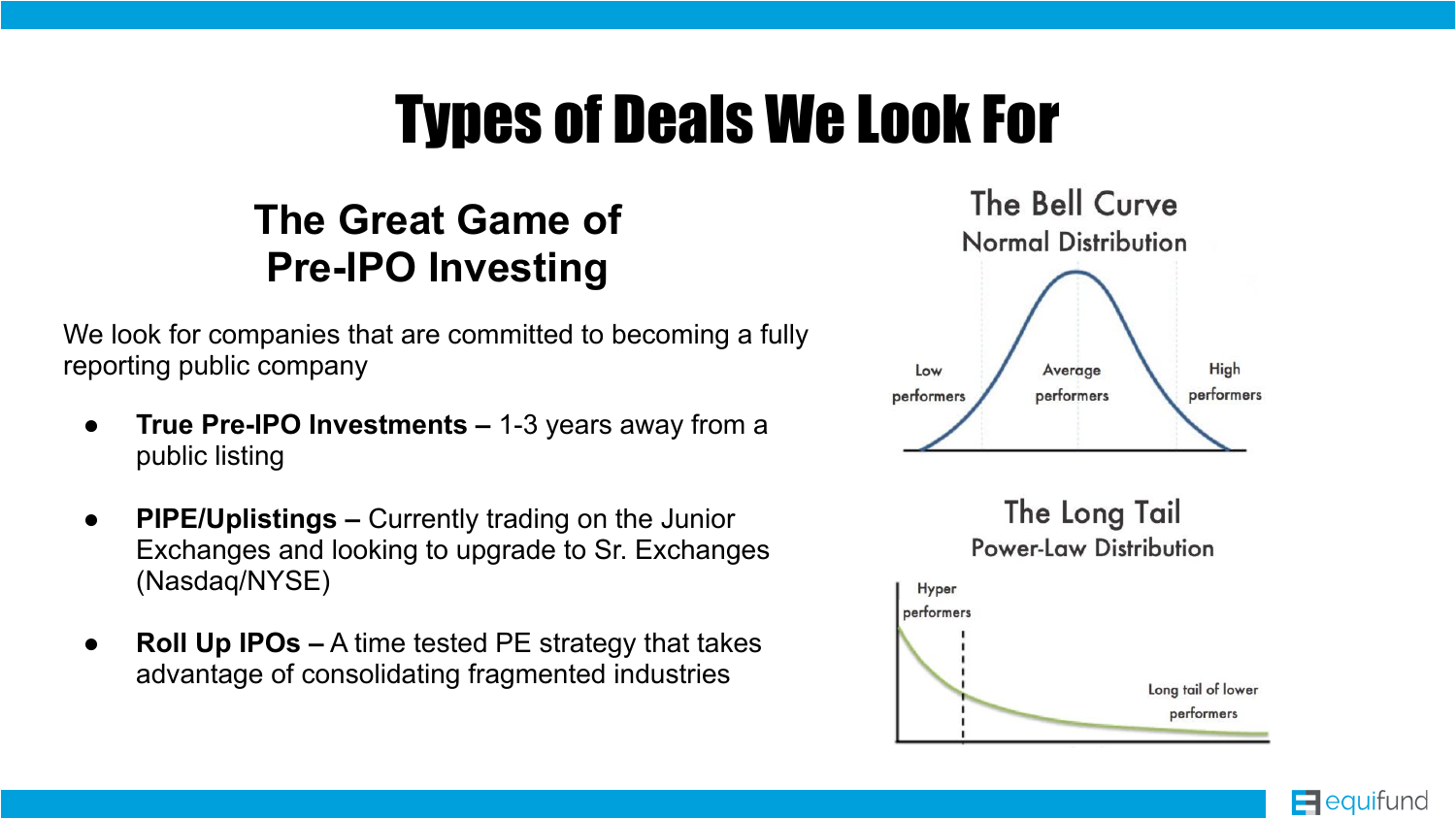### Why This Is Hard

#### **The Reality of Early Stage Investing**

According to Clint Korver, co-founder at seed stage VC firm Ulu Ventures…

> "Returns in venture capital are distributed according to a Power Law with the lion's share of returns earned from a small number of investments.

In short, VCs cannot reliably pick winners. They can, however, construct portfolios that [can potentially] generate [market beating] returns.

Simply stated, *more investments give a venture firm better odds of investing in an*  **Outlier company that can make a fund."**[1](https://www.wsj.com/articles/new-army-of-individual-investors-flexes-its-muscle-11609329600#:~:text=More%20than%2010%20million%20new%20brokerage%20accounts%20were,to%20delist%20its%20stock.%20Photo%3A%20Justin%20Sullivan%2FGetty%20Images) (1) Clint Korver, Ulu Ventures, Published May 29, 2018, [Picking winners is a myth, but the PowerLaw is not](https://medium.com/ulu-ventures/successful-vcs-need-at-least-one-outlier-to-have-a-well-performing-fund-c122c799dfb3)



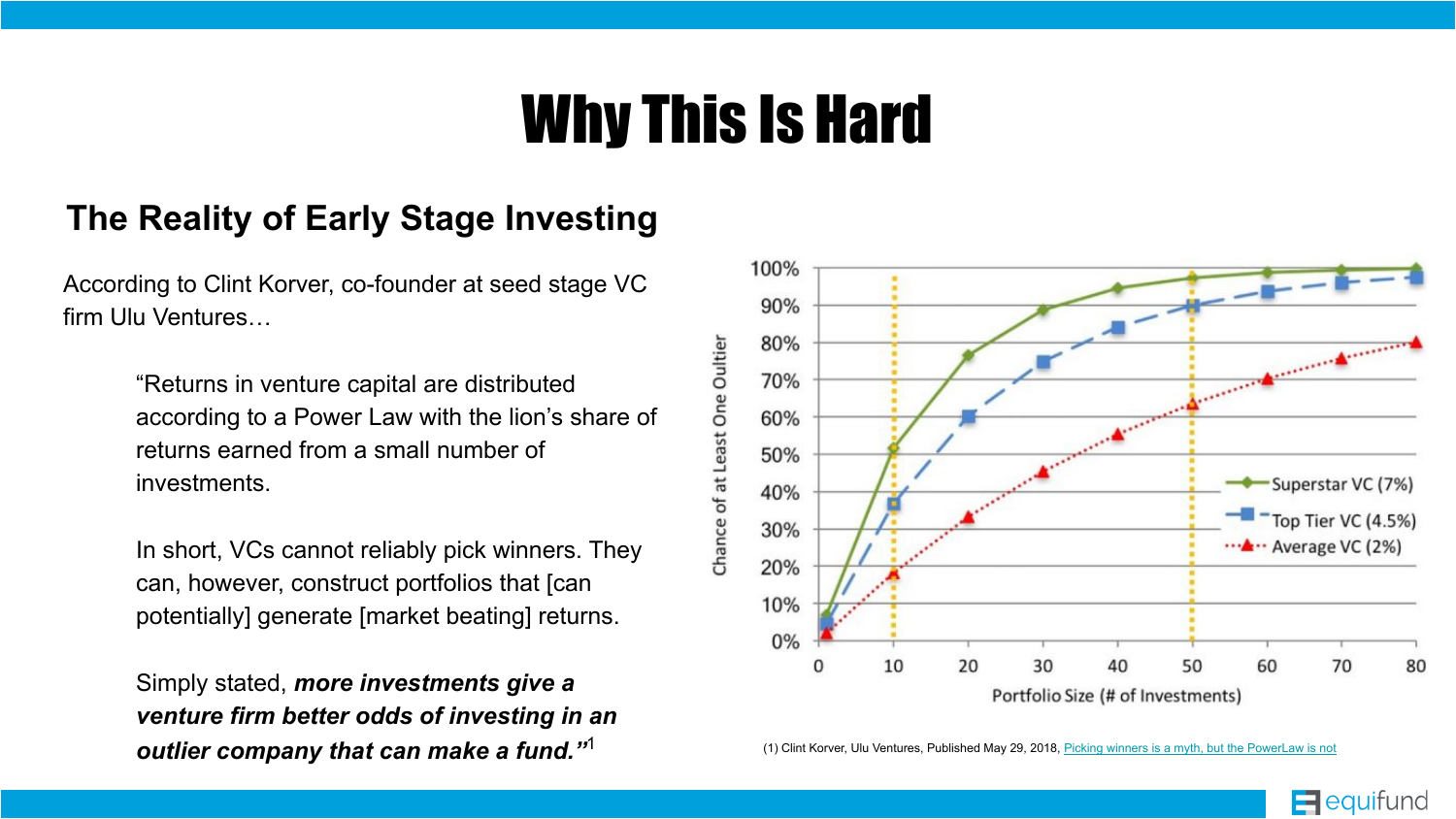### We Do The Work For You

#### **Our Due Diligence Process**

We all know we're supposed to perform due diligence, but most retail investors simply don't have the time, ability, or interest to do so.

They want access to pre-screened opportunities that meet some sort of known criteria.

Unlike other platforms that are willing to list deals in a matter of days or weeks, our issuers go through an 8 - 30+ week due diligence process before we're ready to introduce them to our investors.

Why? **Because we believe you'll forgive us for being wrong, but you'll never forgive us for being sloppy.** Source: Wiltbank, Robert and Boeker, Warren, Returns to Angel Investors in Groups (November 1, 2007). Available at



SSRN:<https://ssrn.com/abstract=1028592>or<http://dx.doi.org/10.2139/ssrn.1028592>

The Impact of Time in Due Diligence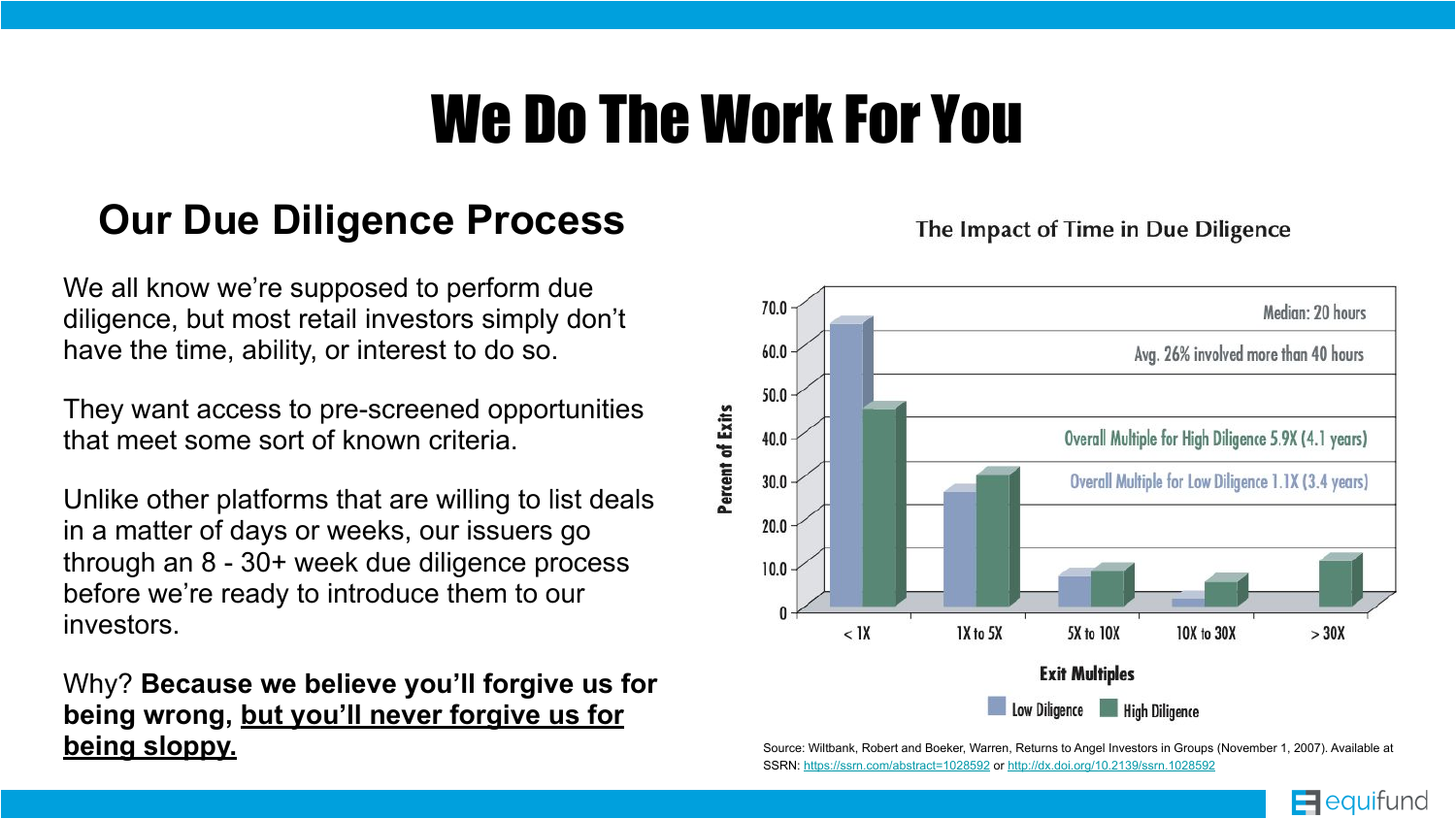### Our Track Record

In 2020, we launched four offerings and raised  $~53.3m$ :

- Illusio,
- Drop Technologies,
- BioPact-CT.
- Guac.

In 2021, we launched five offerings and raised  $~50m$ :

- Assure Health (over \$900k invested),
- **Kleiner Device Labs** (over \$800k invested),
- **Durango Gold** (over \$1M invested),
- **Home Bistro** (broke records for our highest invested amount ever at \$6M), and
- **Sky Quarry** (Has only been live for a little more than a month and already \$3M has been invested – including a record-smashing \$1.7million in the first 10 days).



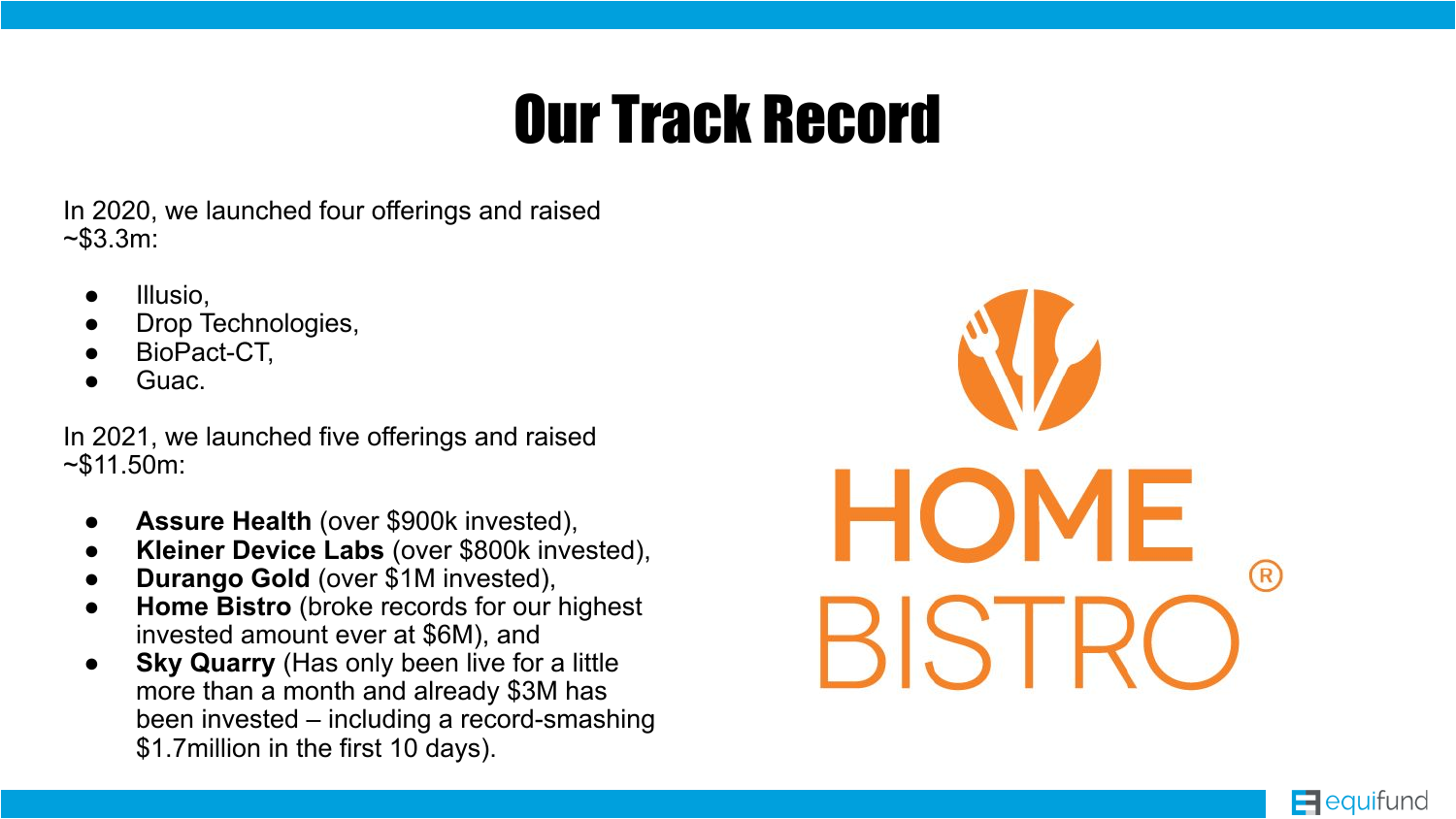### Our Big Hairy Audacious Goal

#### **Help 300 Companies Go Public (or Uplist to a Sr. Exchange) by 2032**

Sure, we certainly want to see financial returns, but as the legendary philanthropist and chocolatier, Milton Hershey, one said: "What good is money unless you use it for the benefit of the community and of humanity in general?"

We want to build the economic engine that truly makes the world a better place...

A support system that not only gives everyday people access to Pre-IPO investment opportunities they can't get anywhere else…

#### **But has the potential to create billion dollar brands we can be proud of.**

However, we can't accomplish this goal alone. We need you – and tens of thousands of people like you – to answer the call to adventure and participate in what we like to call "The Great Game of Pre-IPO Investing"

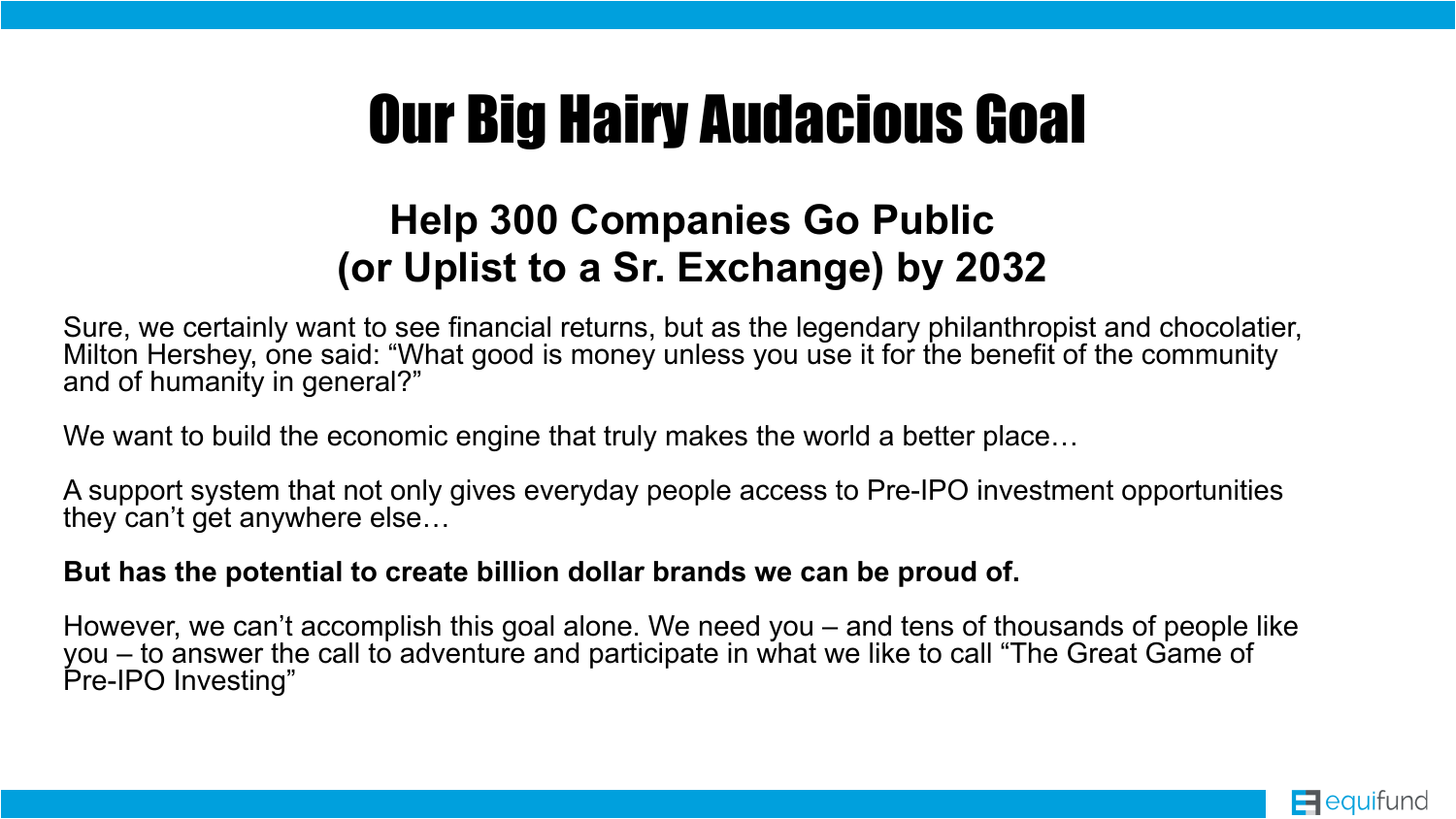## Our 2022 Goal

#### **We're looking to list 6-10 Pre-IPO (or PIPE) deals this year**

In Capital Markets, strength leads to strength. The more capital we raise – and the faster we raise it – the more attractive our community is for great companies. The more returns we generate, the more attractive our community is for investors.

If you're excited about what we do, consider saving part of your Pre-IPO allocation to our deals this year.

Even better, tell everyone you know about what we're doing here at Equifund!